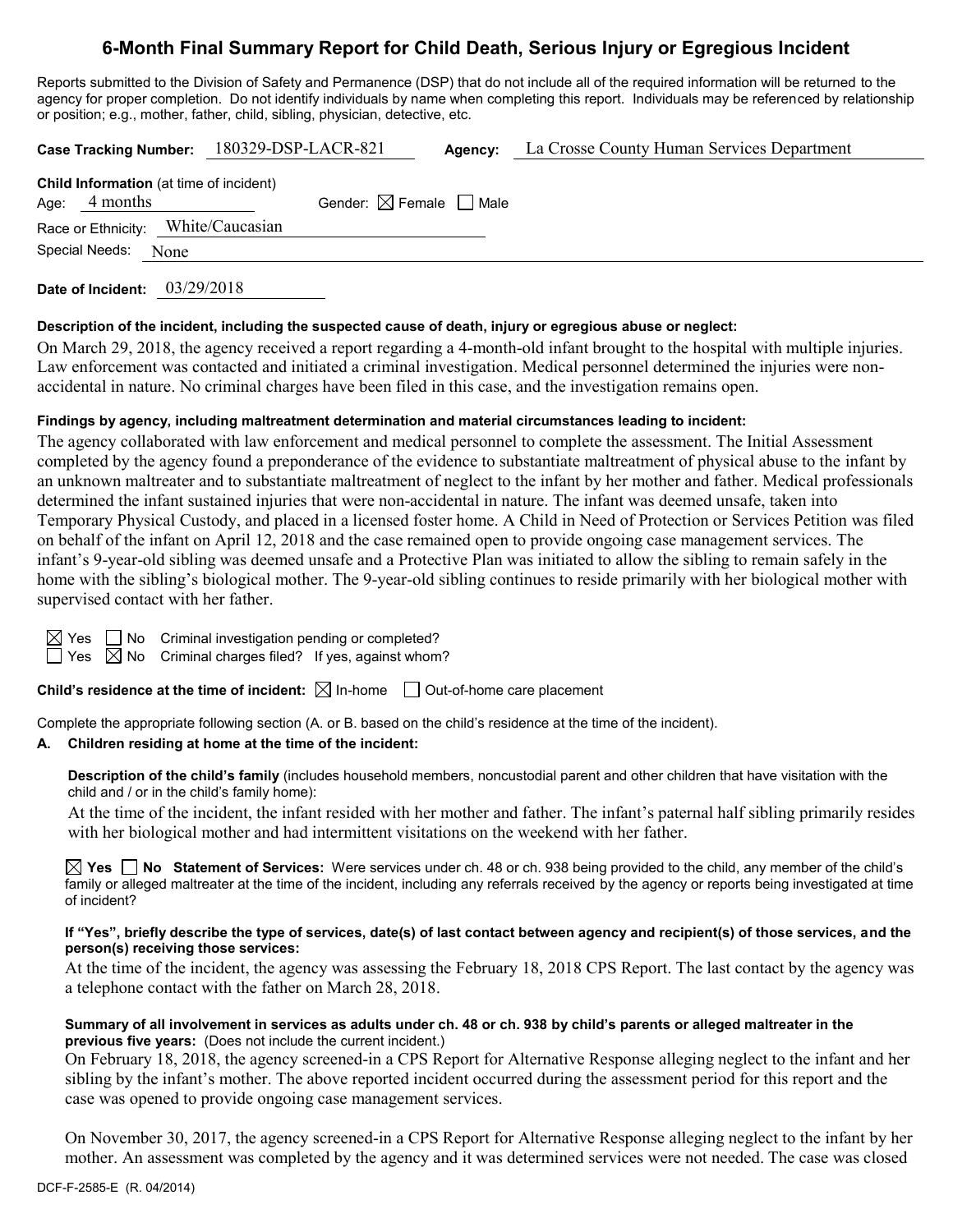#### **Summary of actions taken by the agency under ch. 48, including any investigation of a report or referrals to services involving the child, any member of the child's family living in this household and the child's parents and alleged maltreater.** (Does not include the current incident.)

(Note: Screened out reports listed in this section may include only the date of the report, screening decision, and if a referral to services occurred at Access. Reports that do not constitute a reasonable suspicion of maltreatment or a reason to believe that the child is threatened with harm are not required to be screened in for an Initial Assessment, and no further action is required by the agency.) On February 18, 2018, the agency screened-in a CPS Report for Alternative Response alleging neglect to the infant and her sibling by the infant's mother. The above reported incident occurred during the assessment period for this report and the case was opened to provide ongoing case management services.

On November 30, 2017, the agency screened-in a CPS Report for Alternative Response alleging neglect to the infant by her mother. An assessment was completed by the agency and it was determined services were not needed. The case was closed upon completion of the Initial Assessment.

## **Summary of any investigation involving the child, any member of the child's family and alleged maltreater conducted under ch. 48 and any services provided to the child and child's family since the date of the incident:**

The agency collaborated with law enforcement and medical personnel to complete the assessment. The Initial Assessment completed by the agency found a preponderance of the evidence to substantiate maltreatment of physical abuse to the infant by an unknown maltreater and to substantiate maltreatment of neglect to the infant by her mother and father. Medical professionals determined the infant sustained injuries that were non-accidental in nature. The infant was deemed unsafe, taken into Temporary Physical Custody, and placed in a licensed foster home. A Child in Need of Protection or Services Petition was filed on behalf of the infant on April 12, 2018 and the case remained open to provide ongoing case management services. The infant's 9-year-old sibling was deemed unsafe and a Protective Plan was initiated to allow the sibling to remain safely in the home with the sibling's biological mother. The 9-year-old sibling continues to reside primarily with her biological mother with supervised contact with her father.

# **B. Children residing in out-of-home care (OHC) placement at time of incident:**

#### **Description of the OHC placement and basis for decision to place child there:**  $N/A$

## **Description of all other persons residing in the OHC placement home:**

Example:

N/A

**Licensing history:** Including type of license, duration of license, summary of any violations by licensee or an employee of licensee or other actions that constitute a substantial failure to protect and promote the welfare of the child. N/A

## **Summary of any actions taken by agency in response to the incident:** (Check all that apply.)

- MMOMMM XOX
- Screening of Access report Protective plan implemented
- Initial assessment conducted
- Safety plan implemented
- Temporary physical custody of child
- Petitioned for court order / CHIPS (child in need of protection or services)
- Placement into foster home
- 
- Ongoing Services case management

| Screening of Access report                           |   | Attempted or successful reunification             |
|------------------------------------------------------|---|---------------------------------------------------|
| Protective plan implemented                          |   | Referral to services                              |
| Initial assessment conducted                         |   | Transportation assistance                         |
| Safety plan implemented                              |   | Collaboration with law enforcement                |
| Temporary physical custody of child                  |   | Collaboration with medical professionals          |
| Petitioned for court order / CHIPS (child in need of |   | Supervised visitation                             |
| protection or services)                              |   | Case remains open for services                    |
| Placement into foster home                           |   | Case closed by agency                             |
| <b>Placement with relatives</b>                      | ⊠ | Initiated efforts to address or enhance community |
| Ongoing Services case management                     |   | collaboration on CA/N cases                       |
|                                                      |   | Other (describe):                                 |